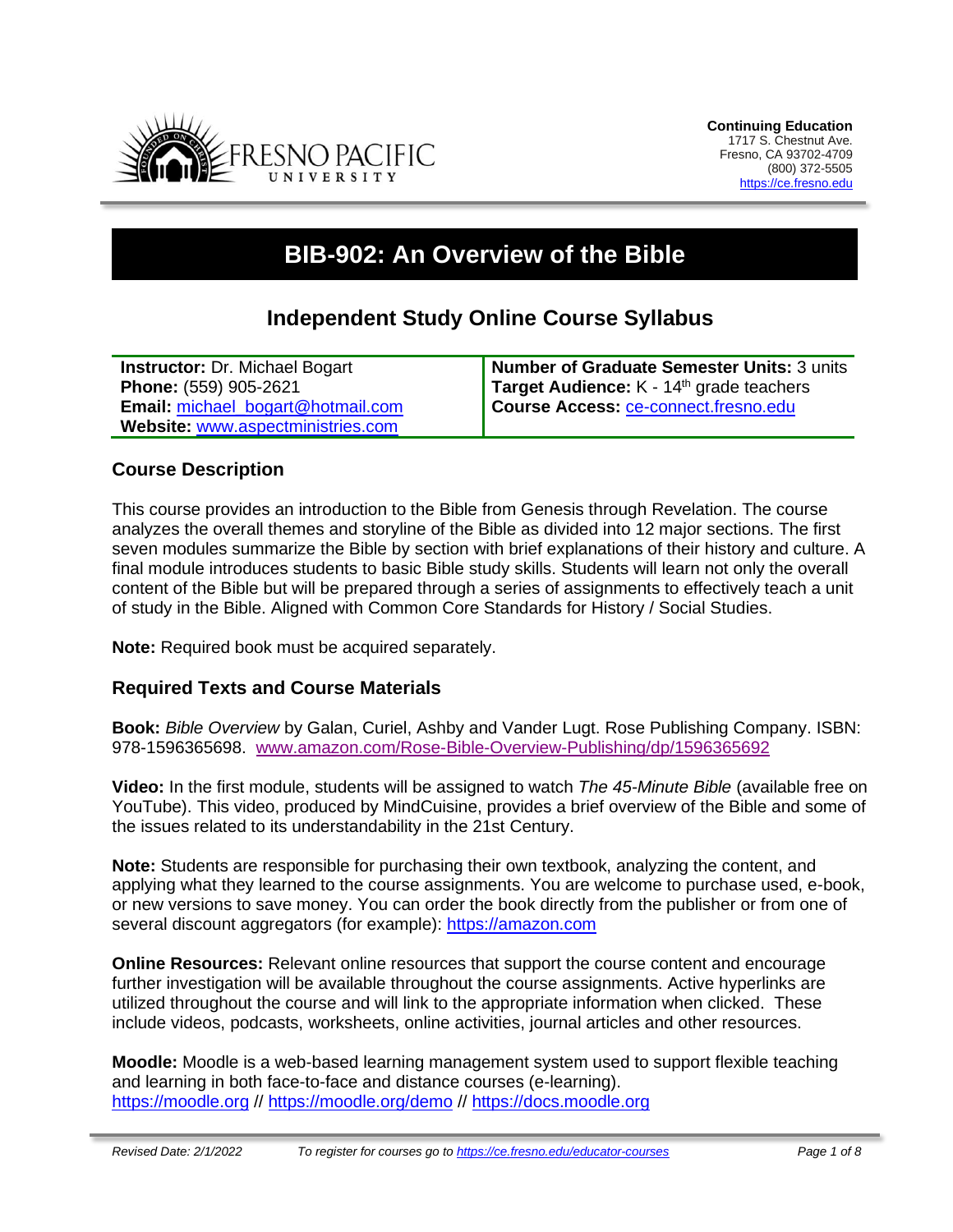# **Course Dates**

Self-paced; students may enroll at any time and take up to one year, from the date of registration, to complete assignments. Students may complete assignments in no less than three weeks for a 3 unit course (one week per unit).

# **National Standards Addressed in This Course**

# **National Board for Professional Teaching Standards (NBPTS)**

[\(http://www.nbpts.org/standards-five-core-propositions/\)](http://www.nbpts.org/standards-five-core-propositions/)

First published in 1989 and updated in 2016, *[What Teachers Should Know and Be Able to Do](http://www.accomplishedteacher.org/)* articulates the National Board's Five Core Propositions for teaching. The Five Core Propositions comparable to medicine's Hippocratic Oath — set forth the profession's vision for accomplished teaching. Together, the propositions form the basis of all National Board Standards and the foundation for National Board Certification. Course assignments have been designed so students can demonstrate excellence against these professional teaching standards whenever possible.

- Proposition 1: Teachers are committed to students and their learning
- Proposition 2: Teachers know the subject they teach and how to teach those subjects to students
- Proposition 3: Teachers are responsible for managing and monitoring student learning
- Proposition 4: Teachers think systematically about their practice and learn from experience
- Proposition 5: Teachers are members of learning communities

### **NCSS Social Studies Standards** [\(http://www.socialstudies.org/standards/teacherstandards\)](http://www.socialstudies.org/standards/teacherstandards)

- Culture
- Time, Continuity and Change
- People Places and Environments
- Individual Development and Identity

# **Continuing Education Student Learning Outcomes (CE-SLO)**

| CE-SLO 1            | Demonstrate proficient written communication by articulating a clear focus,<br>synthesizing arguments, and utilizing standard formats in order to inform and<br>persuade others, and present information applicable to targeted use. |
|---------------------|--------------------------------------------------------------------------------------------------------------------------------------------------------------------------------------------------------------------------------------|
| CE-SLO <sub>2</sub> | Demonstrate comprehension of content-specific knowledge and the ability to<br>apply it in theoretical, personal, professional, or societal contexts.                                                                                 |
| CE-SLO <sub>3</sub> | Reflect on their personal and professional growth and provide evidence of how<br>such reflection is utilized to manage personal and professional improvement.                                                                        |
| CE-SLO <sub>4</sub> | Apply critical thinking competencies by generating probing questions,<br>recognizing underlying assumptions, interpreting and evaluating relevant<br>information, and applying their understandings to the professional setting.     |
| CE-SLO 5            | Reflect on values that inspire high standards of professional and ethical<br>behavior as they pursue excellence in applying new learning to their chosen<br>field.                                                                   |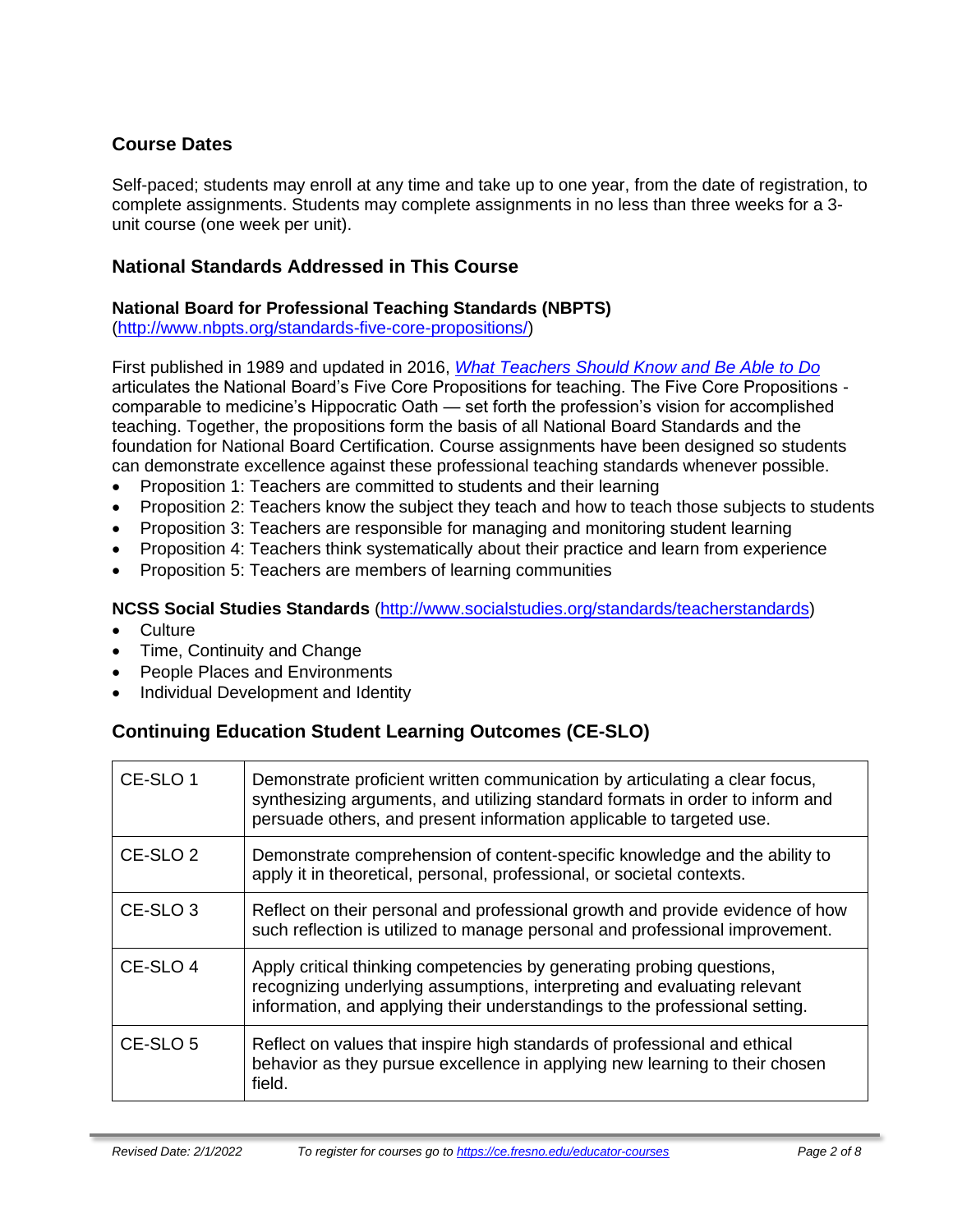| CE-SLO 6 | Identify information needed in order to fully understand a topic or task, organize<br>that information, identify the best sources of information for a given enguiry,<br>locate and critically evaluate sources, and accurately and effectively share that<br>information. |
|----------|----------------------------------------------------------------------------------------------------------------------------------------------------------------------------------------------------------------------------------------------------------------------------|
|          |                                                                                                                                                                                                                                                                            |

# **Course Student Learning Outcomes (C-SLO)**

|    | <b>Student Learning Outcomes for This Course</b><br>By the end of this course student will be able to:                                     | <b>National Standards</b><br>Addressed*                                                                                              | <b>CE-SLO</b><br>Addressed** |
|----|--------------------------------------------------------------------------------------------------------------------------------------------|--------------------------------------------------------------------------------------------------------------------------------------|------------------------------|
| 1. | Identify and discuss the eight sections of the<br><b>Christian Bible</b>                                                                   | <b>NCSS Social Studies</b><br>Standard 4:<br>Individual<br>development and<br>Identity                                               | CE <sub>1</sub>              |
| 2. | Explain the basic relationship of the Old and<br>New Testaments along with the historical<br>flow of events.                               | <b>NCSS Social Studies</b><br>Standard 2: Time,<br>Continuity and<br>Change; and<br>Standard 3: People<br>Places and<br>Environments | CE 2,4                       |
|    | 3. List several major themes, how they relate to<br>the overall message of the Bible and how<br>they apply to current culture and society. | <b>NCSS Social Studies</b><br>Standard 1: Culture                                                                                    | CE 2,4                       |
|    | 4. Prepare and teach a unit or series of lessons<br>on the Bible from an overview perspective.                                             | <b>NCSS Social Studies</b><br>Standard 4: Individual<br>development and<br>Identity                                                  | CE <sub>6</sub>              |
| 5. | Read the Bible with greater understanding<br>and appreciation and apply its lessons to<br>their lives.                                     | <b>NCSS Social Studies</b><br>Standard 4:<br>Individual<br>development and<br>Identity                                               | CE 3,5                       |

\* Please refer to the section on **National Standards Addressed in This Course**

\*\* Please refer to the section on **Continuing Education Program Student Learning Outcomes**

# **Topics, Assignments, and Activities**

| <b>Module</b><br><b>Module Title</b> | <b>Module Assignments and Activities</b>      | <b>Points</b><br><b>Possible</b><br>for Each<br><b>Assignment</b> |
|--------------------------------------|-----------------------------------------------|-------------------------------------------------------------------|
| <b>Welcome Module</b>                | Introduction video                            |                                                                   |
|                                      | <b>Course Syllabus</b>                        |                                                                   |
|                                      | <b>Introduce Yourself Forum</b>               |                                                                   |
| Module $1 -$                         | <b>Voiced Presentation</b>                    |                                                                   |
| The Bible as a                       | 1.1 Quiz 1<br>$\bullet$                       | 20 pts                                                            |
| Document                             | 1.2 Watch the 45-Minute Bible video and write | 25 pts                                                            |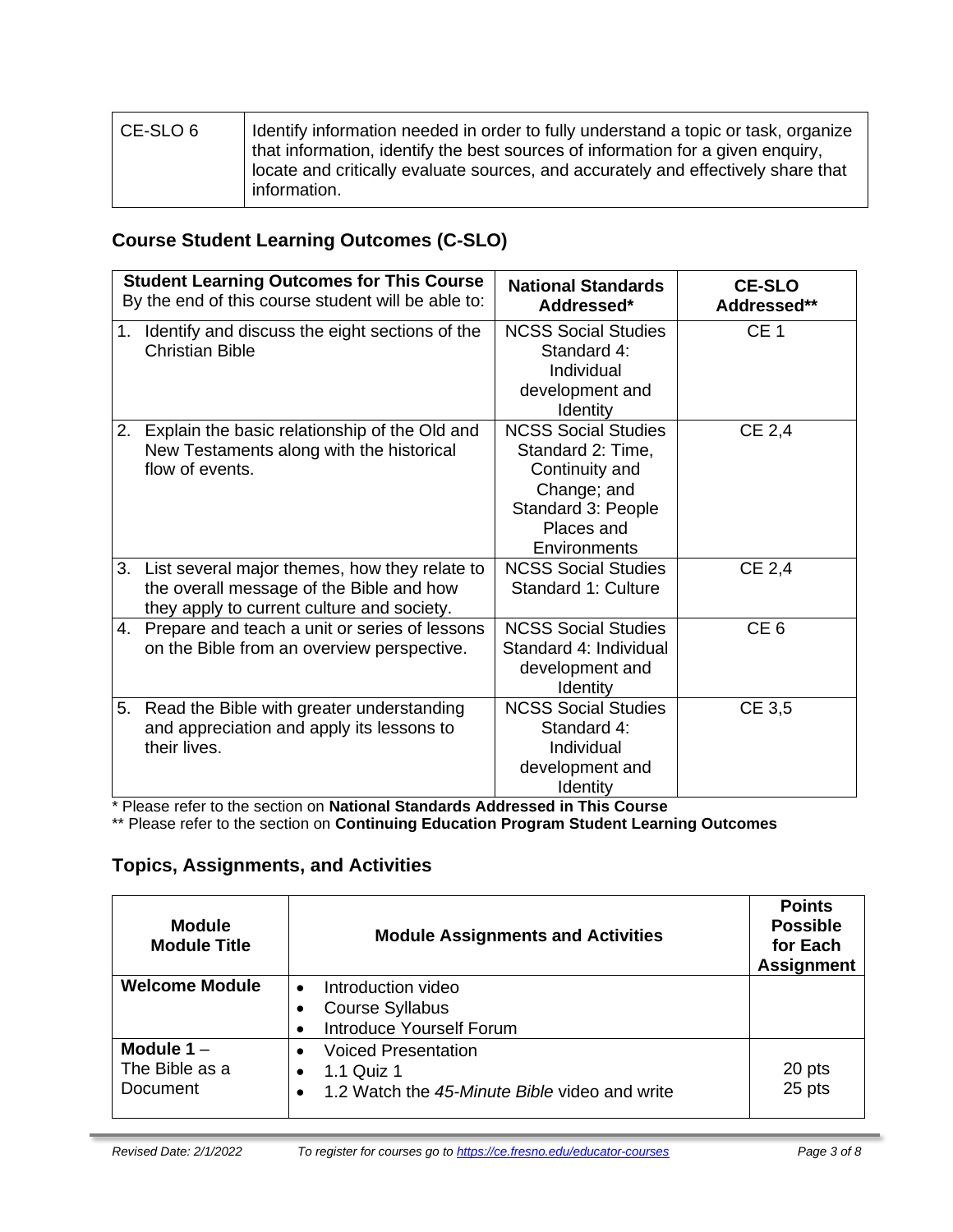| <b>Module</b><br><b>Module Title</b>                         | <b>Module Assignments and Activities</b>                                         | <b>Points</b><br><b>Possible</b><br>for Each<br><b>Assignment</b> |
|--------------------------------------------------------------|----------------------------------------------------------------------------------|-------------------------------------------------------------------|
|                                                              | <b>Reflection Essay</b>                                                          | 20 pts                                                            |
|                                                              | 1.3 Module 1 Discussion<br>$\bullet$                                             |                                                                   |
| Module $2 -$                                                 | <b>Voiced Presentation</b><br>$\bullet$                                          |                                                                   |
| <b>Biblical Beginnings /</b><br><b>Patriarchs Strategies</b> | 2.1 Quiz 2<br>$\bullet$                                                          | 20 pts<br>20 pts                                                  |
| Module $3-$                                                  | 2.2 Module Lesson Plan 2<br>$\bullet$                                            |                                                                   |
| The Exodus Event /                                           | <b>Voiced Presentation</b><br>$\bullet$                                          | 20 pts                                                            |
| <b>Tribal Israel</b>                                         | 3.1 Quiz 3<br>$\bullet$                                                          | 20 pts                                                            |
| Module $4-$                                                  | 3.2 Module Lesson Plan 3<br>$\bullet$<br><b>Voiced Presentation</b><br>$\bullet$ |                                                                   |
| The Kingdom Period                                           | 4.1 Quiz 4<br>$\bullet$                                                          | 20 pts                                                            |
| / Poetic and Wisdom                                          | 4.2 Module Lesson Plan 4<br>$\bullet$                                            | 20 pts                                                            |
| Literature                                                   | 4.3 Module 4 Discussion<br>$\bullet$                                             | 15 pts                                                            |
| Module $5-$                                                  | <b>Voiced Presentation</b><br>$\bullet$                                          |                                                                   |
| The Era of                                                   | 5.1 Quiz 5<br>$\bullet$                                                          | 20 pts                                                            |
| Dispersion / Inter                                           | 5.2 Module Lesson Plan 5<br>$\bullet$                                            | 20 pts                                                            |
| <b>Testamental Years</b>                                     |                                                                                  |                                                                   |
| Module $6-$                                                  | <b>Voiced Presentation</b><br>$\bullet$                                          |                                                                   |
| The New Testament                                            | 6.1 Quiz 6<br>$\bullet$                                                          | 20 pts                                                            |
| Gospels                                                      | 6.2 Module Lesson Plan 6<br>$\bullet$                                            | 20 pts                                                            |
| Module $7 -$                                                 | <b>Voiced Presentation</b><br>$\bullet$                                          |                                                                   |
| <b>The Establishment</b>                                     | 7.1 Quiz 7<br>$\bullet$                                                          | 20 pts                                                            |
| of the Christian                                             | 7.2 Module Lesson Plan 7<br>$\bullet$                                            | 20 pts                                                            |
| Church                                                       | 7.3 Module 77 Discussion<br>$\bullet$                                            | 15 pts                                                            |
| Module $8-$                                                  | <b>Voiced Presentation</b><br>$\bullet$                                          |                                                                   |
| How to Teach the                                             | 8.1 Quiz 8<br>$\bullet$                                                          | 20 pts                                                            |
| <b>Bible Effectively</b>                                     | 8.2 Module Lesson Plan 8<br>$\bullet$                                            | 20 pts<br>30 pts                                                  |
|                                                              | 8.3 Effective Bible Teaching Essay<br>$\bullet$                                  |                                                                   |
| Course Wrap-up-                                              | <b>Final Reflection Forum</b><br>$\bullet$                                       |                                                                   |
| Grading and<br>Evaluation                                    | <b>Course Evaluation</b><br>$\bullet$                                            |                                                                   |
|                                                              | <b>Course Completion Checklist</b><br>$\bullet$                                  |                                                                   |
|                                                              | <b>Grade Request / Transcript Request</b><br><b>TOTAL POINTS</b>                 |                                                                   |
|                                                              |                                                                                  | 405 pts                                                           |

# **Grading Policies, Rubrics, and Requirements for Assignments**

# **Grading Policies**

- Assignments will be graded per criteria presented in the course rubrics.
- $A = 90-100\%$  and  $B = 80-89\%$ , (anything below 80% will not receive credit.)
- The discernment between an A or a B letter grade is at the discretion of the instructor based on the quality of work submitted (see course rubrics).
- Coursework falling below a B grade will be returned with further instructions.
- All assignments must be completed to receive a grade and are expected to reflect the quality that teacher-training institutions require of professional educators. If completed assignments do not meet this standard, students will be notified with further instructions from the instructor.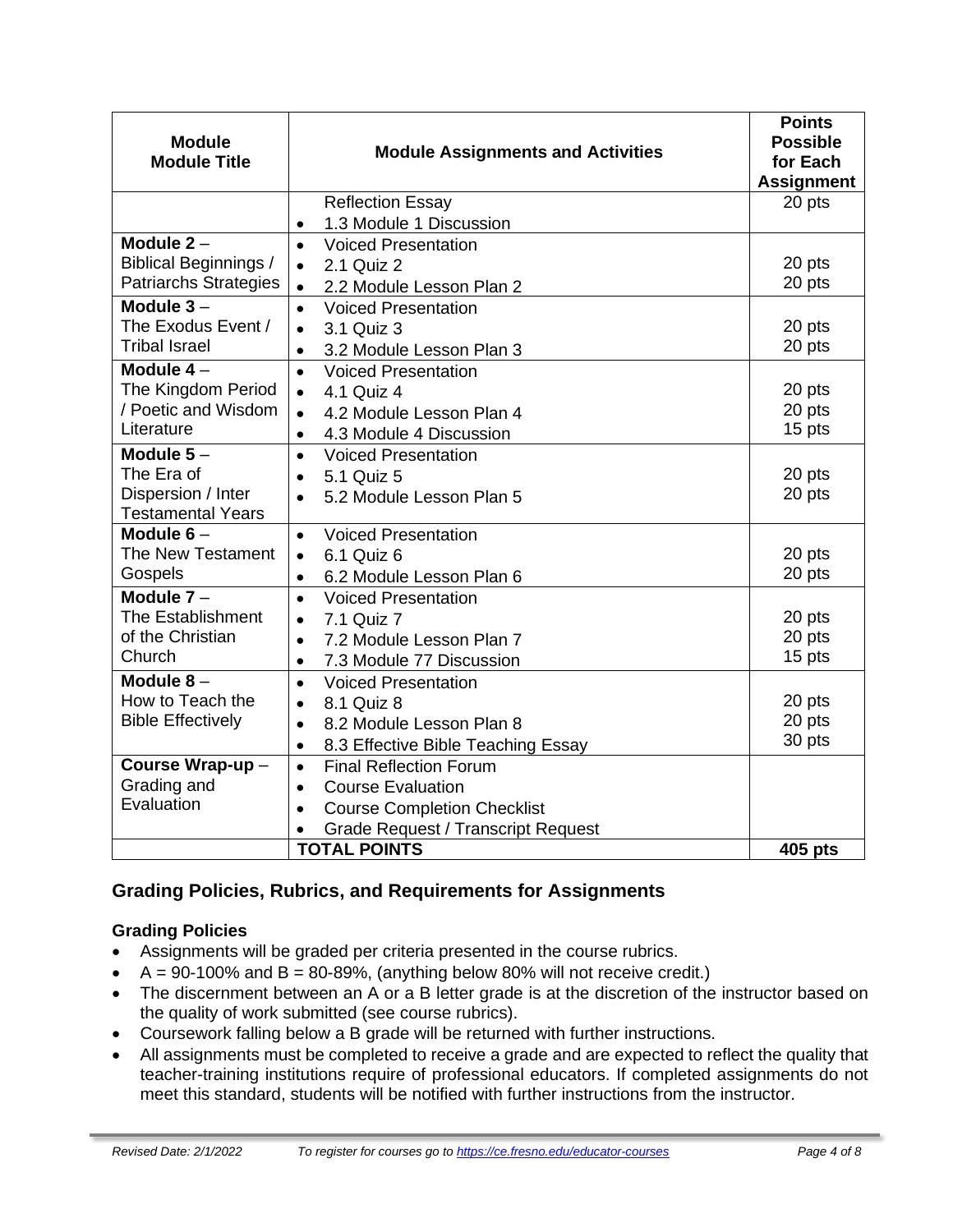#### **Grading Rubrics**

| Grade     | <b>Percent</b> | <b>Description</b> | <b>Rubric</b>                                                                                                                                                                                   |
|-----------|----------------|--------------------|-------------------------------------------------------------------------------------------------------------------------------------------------------------------------------------------------|
| A         | 90-100%        | Excellent          | Meets all course / assignment requirements with<br>significant evidence of subject mastery and<br>demonstration of excellent graduate level<br>professional development scholarship.            |
| B         | 80-89%         | Very Good          | Adequately meets criteria for all course/assignment<br>requirements - demonstrates subject competency<br>with very good graduate level professional<br>development scholarship.                 |
| <b>NC</b> | Below 80%      | Unacceptable       | Does not meet the minimum criteria for all<br>course/assignment requirements and demonstrated<br>little, if any, evidence of acceptable graduate level<br>professional development scholarship. |

#### **Writing Requirements**

- **Superior:** Writing is clear, succinct, and reflects graduate level expectations. Clearly addresses all parts of the writing task. Maintains a consistent point of view and organizational structure. Includes relevant facts, details, and explanations.
- **Standard:** Writing is acceptable with very few mistakes in grammar and spelling. Addresses most parts of the writing task. Maintains a mostly consistent point of view and organizational structure. Includes mostly relevant facts, details, and explanations.
- **Sub-standard:** Writing contains noticeable mistakes in grammar and spelling. Does not address all parts of the writing task. Lacks a consistent point of view and organizational structure. May include marginally relevant facts, details, and explanations.

# **Lesson Plan Requirements**

- **Superior:** Instructional goals and objectives clearly stated. Instructional strategies appropriate for learning outcome(s). Method for assessing student learning and evaluating instruction is clearly delineated and authentic. All materials necessary for student and teacher to complete lesson clearly listed.
- **Standard:** Instructional goals and objectives are stated but are not easy to understand. Some instructional strategies are appropriate for learning outcome(s). Method for assessing student learning and evaluating instruction is present. Most materials necessary for student and teacher to complete lesson are listed.
- **Sub-standard:** Instructional goals and objectives are not stated. Learners cannot tell what is expected of them. Instructional strategies are missing or strategies used are inappropriate. Method for assessing student learning and evaluating instruction is missing. Materials necessary for student and teacher to complete lesson are missing.

# **Instructor/Student Contact Information**

Throughout the course participants will be communicating with the instructor and their classmates on a regular basis using asynchronous discussion forums. Students are provided with instructor contact information in the event they want to make email or phone contact. In addition, students are encouraged to email or phone the instructor at any time. Students will also receive feedback on the required assignments as they are submitted.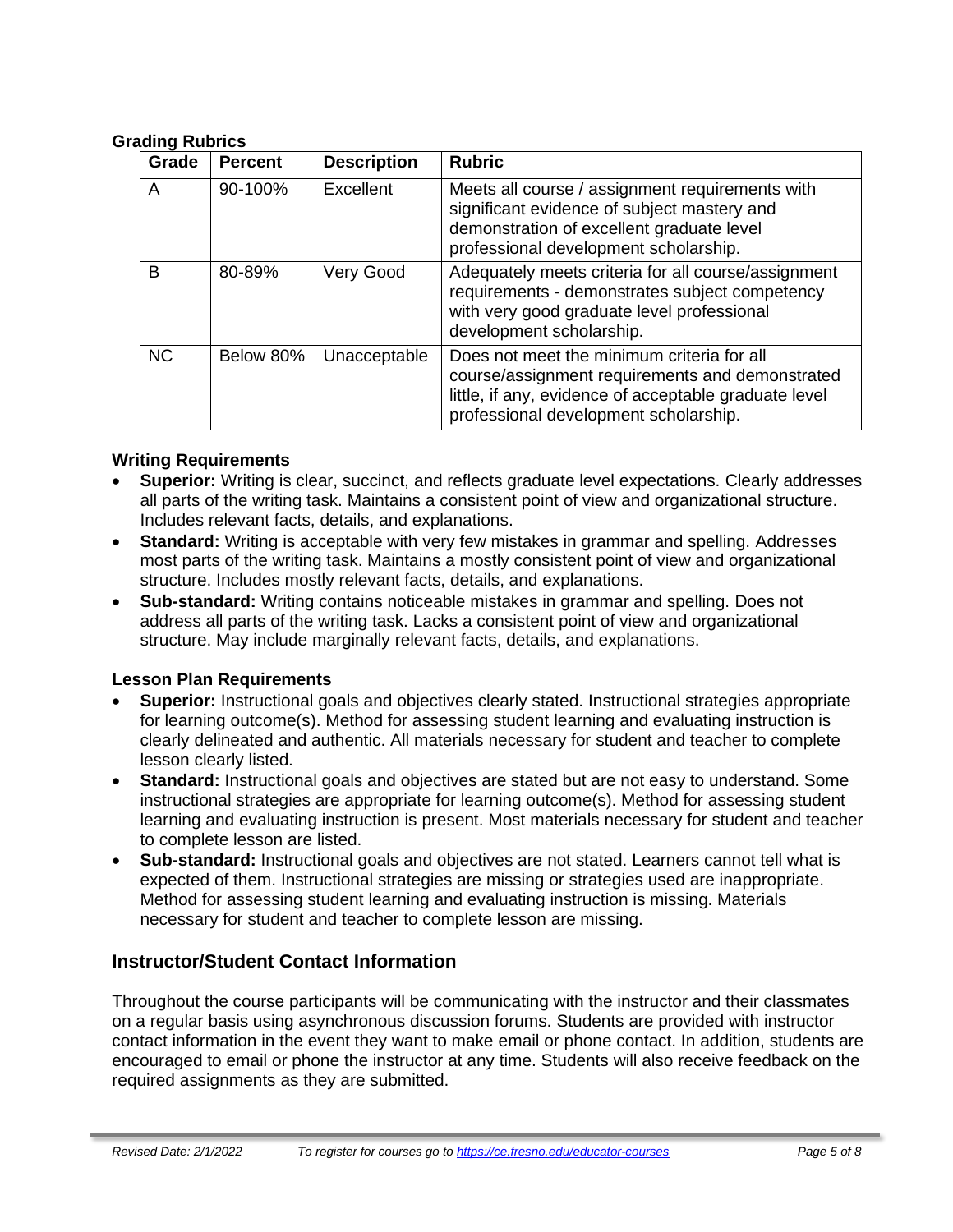# **Forums**

Participation is an important expectation of this course and all online courses. Online discussions promote reflection and analysis while allowing students to appreciate and evaluate positions that others express. While students may not be engaging with the same students throughout this course, they will be expected to offer comments, questions, and replies to the discussion question whenever possible. The faculty role in the discussion forum is that of an observer and facilitator.

# **Coursework Hours**

Based on the Carnegie Unit standard, a unit of graduate credit measures academic credit based on the number of hours the student is engaged in learning. This includes all time spent on the course: reading the textbook, watching videos, listening to audio lessons, researching topics, writing papers, creating projects, developing lesson plans, posting to discussion boards, etc. Coursework offered for FPU Continuing Education graduate credit adheres to 45 hours per semester unit for the 900-level courses. Therefore, a student will spend approximately 135 hours on a typical 3-unit course.

# **Services for Students with Disabilities**

Students with disabilities are eligible for reasonable accommodations in their academic work in all classes. In order to receive assistance, the student with a disability must provide the Academic Support Center with documentation, which describes the specific disability. The documentation must be from a qualified professional in the area of the disability (i.e. psychologist, physician or educational diagnostician). Students with disabilities should contact the Academic Support Center to discuss academic and other needs as soon as they are diagnosed with a disability. Once documentation is on file, arrangements for reasonable accommodations can be made. For more information and for downloadable forms, please go to [https://www.fresno.edu/students/academic](https://www.fresno.edu/students/academic-support/services-students-disabilities)[support/services-students-disabilities.](https://www.fresno.edu/students/academic-support/services-students-disabilities)

# **Plagiarism and Academic Honesty**

All people participating in the educational process at Fresno Pacific University are expected to pursue honesty and integrity in all aspects of their academic work. Academic dishonesty, including plagiarism, will be handled per the procedures set forth in the Fresno Pacific University Catalogue and Handbook - <https://handbook.fresno.edu/graduate/academic-policies>

# **Technology Requirements**

To successfully complete the course requirements, course participants will need Internet access, can send and receive email, know how to manage simple files in a word processing program, and have a basic understanding of the Internet. Please remember that the instructor is not able to offer technical support. If you need technical support, please contact your Internet Service Provider.

**Moodle:** This course will be delivered totally online. Moodle is a learning management system that provides students access to online resources, documents, graded assignments, quizzes, discussion forums, etc. Moodle is easy to learn and has a friendly user interface. To learn more about Moodle, go to [https://docs.moodle.org/33/en/Student\\_FAQ.](https://docs.moodle.org/33/en/Student_FAQ) There are also some student tutorials on the Center for Online Learning website at Fresno Pacific University - [https://col.fresno.edu/student.](https://col.fresno.edu/student)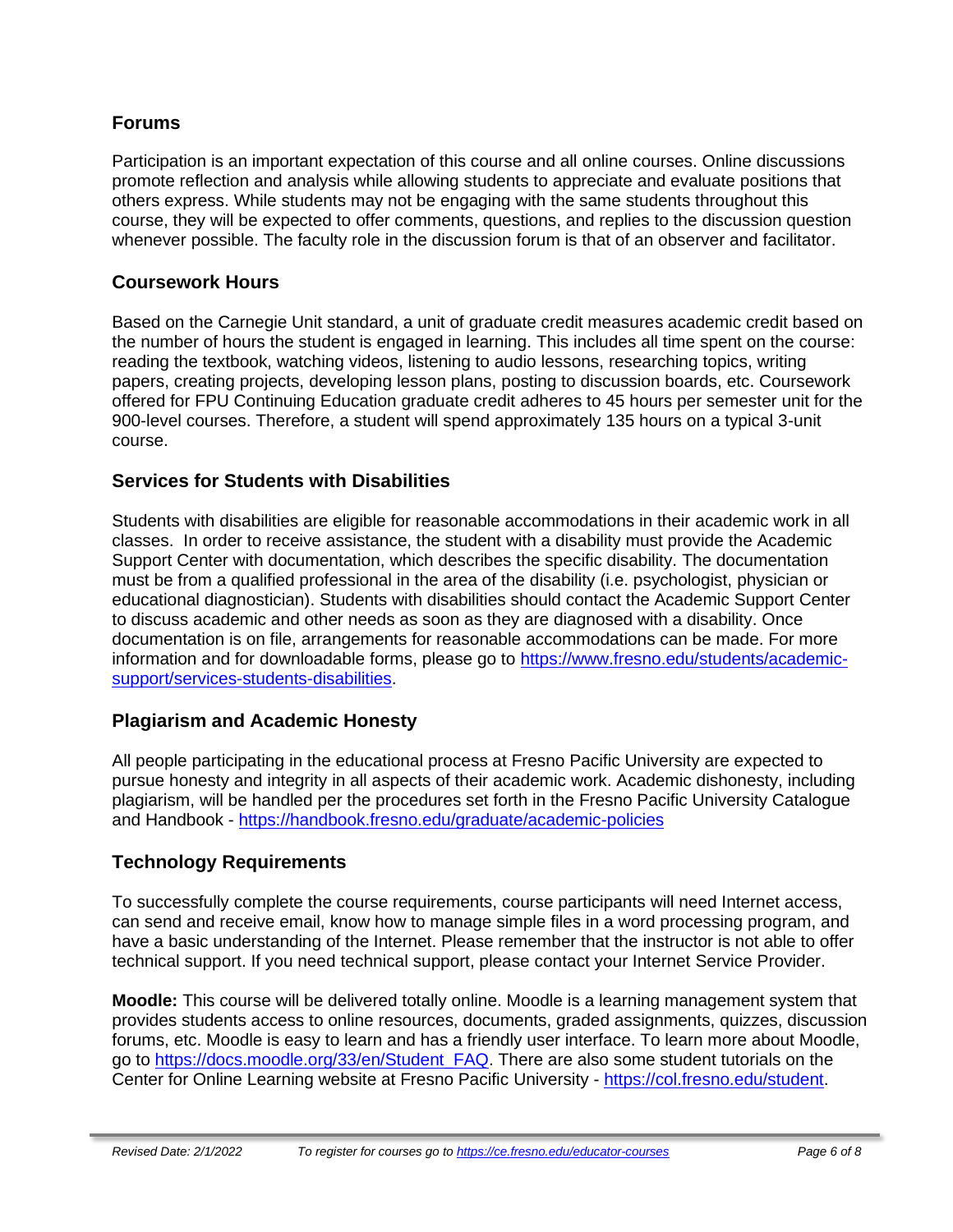**Moodle Site Login and Passwords:** Students will need to have internet access to log onto [https://ce-connect.fresno.edu.](https://ce-connect.fresno.edu/) The username and password numbers for Moodle access will be sent to you by the university using the email address you submitted at the time of registration. The instructor will then contact you with a welcome communication. If you need help with your username and password recovery, please contact the Continuing Education office at (800) 372- 5505 or (559) 453-2000 during regular office hours - Mon-Fri 8:00 am to 5:00 pm. or email them at [prof.dev@fresno.edu.](mailto:prof.dev@fresno.edu)

**Getting Help with Moodle:** If you need help with Moodle, please contact the Center for Online Learning (COL), by telephone or the website. Help by phone (559) 453-3460 is available Mon-Thurs 8:00 am to 8:00 pm and on Fridays from 8:00 am to 5:00 pm, or by filling out a "Request Services" form at [https://col.fresno.edu/contact/request-services.](https://col.fresno.edu/contact/request-services) Please identify that you are with the "School = Continuing Education".

# **Final Course Grade and Transcripts**

When all work for the course has been completed, students will need to logon to the Continuing Education website [\(https://ce.fresno.edu/my-account\)](https://ce.fresno.edu/my-account) and "Request Final Grade". Once the instructor receives the requests and submits the grade online, students may log back in to view their Final Grade Report or order transcripts online. Please allow at least two weeks for the final grade to be posted. For more information, see the Continuing Education Policies and Procedures at [https://ce.fresno.edu/ce-policies-and-procedures.](https://ce.fresno.edu/ce-policies-and-procedures)

# **University Policies and Procedures**

Students are responsible for becoming familiar with the information presented in the Academic Catalog and for knowing and observing all policies and procedures related to their participation in the university community. A summary of university policies may be found on the university website at [https://www.fresno.edu/students/registrars-office/academic-catalogs.](https://www.fresno.edu/students/registrars-office/academic-catalogs)

# **Fresno Pacific University Student Learning Outcomes (FPU-SLO)**

| FPU-SLO 1            | Student Learning Outcomes Oral Communication: Students will exhibit<br>clear, engaging, and confident oral communication $-$ in both individual and<br>group settings – and will critically evaluate content and delivery components. |
|----------------------|---------------------------------------------------------------------------------------------------------------------------------------------------------------------------------------------------------------------------------------|
| FPU-SLO <sub>2</sub> | Written Communication: Students will demonstrate proficient written<br>communication by articulating a clear focus, synthesizing arguments, and<br>utilizing standard formats in order to <i>inform</i> and <i>persuade</i> others.   |
| FPU-SLO <sub>3</sub> | Content Knowledge: Students will demonstrate comprehension of content-<br>specific knowledge and the ability to apply it in theoretical, personal,<br>professional, or societal contexts.                                             |
| FPU-SLO 4            | Reflection: Students will reflect on their personal and professional growth and<br>provide evidence of how such reflection is utilized to manage personal and<br>vocational improvement.                                              |